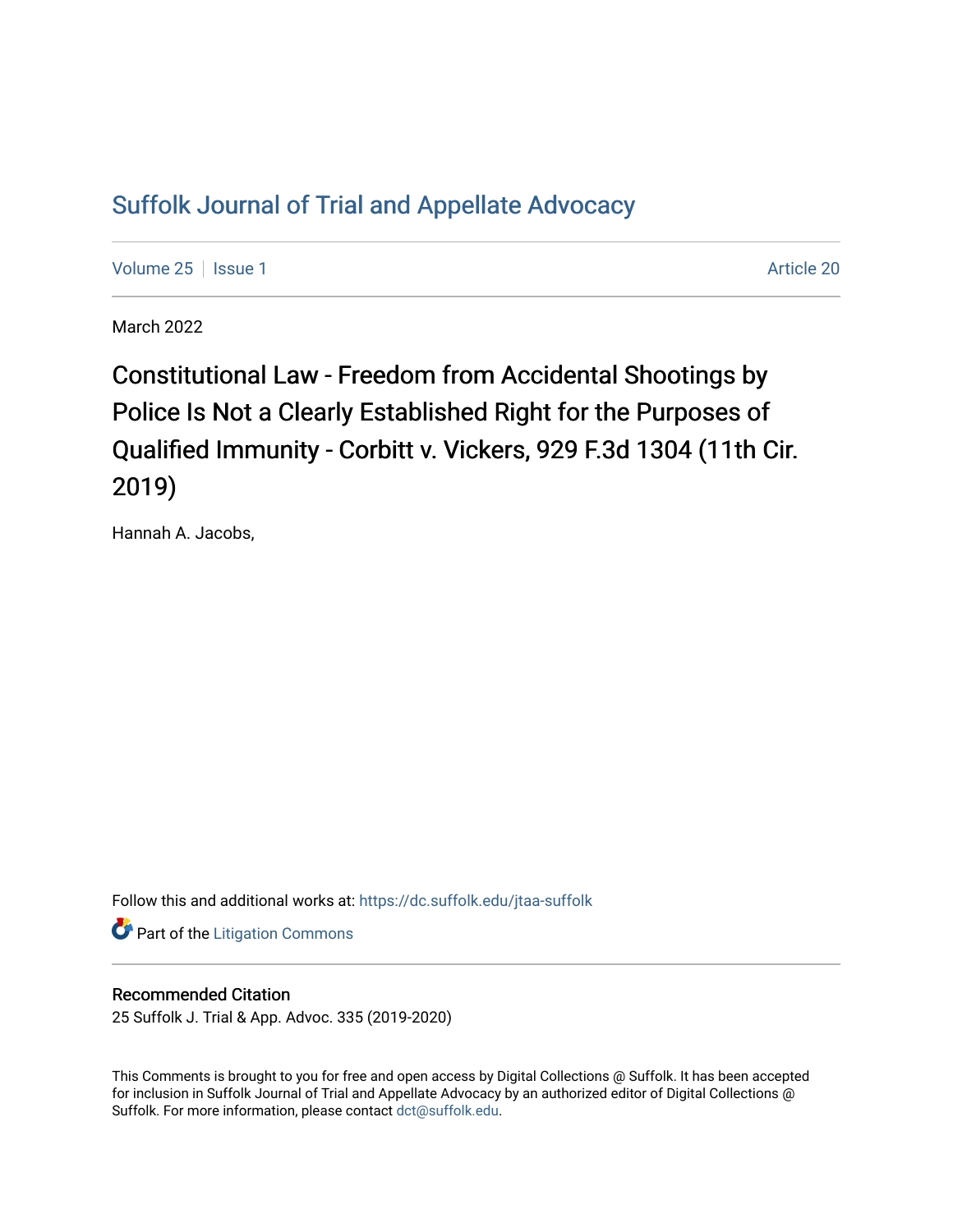## **CONSTITUTIONAL LAW-FREEDOM FROM ACCIDENTAL SHOOTINGS BY POLICE IS NOT A CLEARLY ESTABLISHED RIGHT FOR THE PURPOSES OF QUALIFIED IMMUNITY-***CORBITT V. VICKERS,* **929 F.3D 1304 (11TH CIR. 2019).**

The Fourth Amendment controls "a free citizen's claim that law enforcement officials used excessive force in the course of **...** [a] 'seizure' of his person."1 As the law stands today, an action **by** law enforcement must be intentionally **-** rather than accidentally **-** directed towards the plaintiff for a court to find that the action violated the plaintiff's constitutional right to be free from excessive force.2 In *Corbitt v. Vickers,3* the United States Court of Appeals for the Eleventh Circuit determined whether a gunshot, intended for a family dog that accidentally hit and injured a ten-year-old boy who was lawfully seized **by** police, violated the child's Fourth Amendment right to be free from excessive force.<sup>4</sup> The Eleventh Circuit held that the district court erred **by** denying the officer's motion to dismiss based on a qualified immunity defense because the plaintiff could not offer evidence to support any of the three means **by** which a plaintiff may overcome such a defense.<sup>5</sup>

*See* U.S. CONST. amend. IV.

The right of the people to be secure in their persons, houses, papers, and effects, against unreasonable searches and seizures, shall not be violated, and no Warrants shall issue, but upon probable cause, supported by Oath or affirmation, and particularly describing the place to be searched, and the persons or things to be seized.

*Id.; see also* Graham v. Connor, 490 U.S. 386, 388 (1989) (discussing requirement of specific constitutional infringement to overcome qualified immunity in excessive force cases).

*2 See* Brower v. County of Inyo, 489 U.S. 593, 596 (1989) (reasoning that law enforcement action cannot be simultaneously unknowing and violative of constitutional rights). "Violation of the Fourth Amendment requires an intentional acquisition of physical control." *Id.*

**'** 929 F.3d 1304 (1lth Cir. 2019).

*4 See id.* at 1313-14 (reviewing whether bystanders have established Fourth Amendment right to be free from accidental police shootings). The court, quoting Terry v. Ohio, stated "[i]t must be recognized that whenever a police officer accosts an individual and restrains his freedom to walk away, he has 'seized' that person." *Id.* (quoting Terry v. Ohio, 392 U.S. 1, 16 (1968)). This also applies with equal force to cases involving innocent bystanders. *Corbitt,* 929 F.3d at 1313-14.

<sup>5</sup> See Corbitt, 929 F.3d at 1312 (characterizing three ways plaintiffs may overcome qualified immunity in excessive force cases). A plaintiff must "show that a materially similar case has already been decided," that a "broader, clearly established principle should control the novel facts" of a certain situation, or that the case "fits within the exception of conduct which so obviously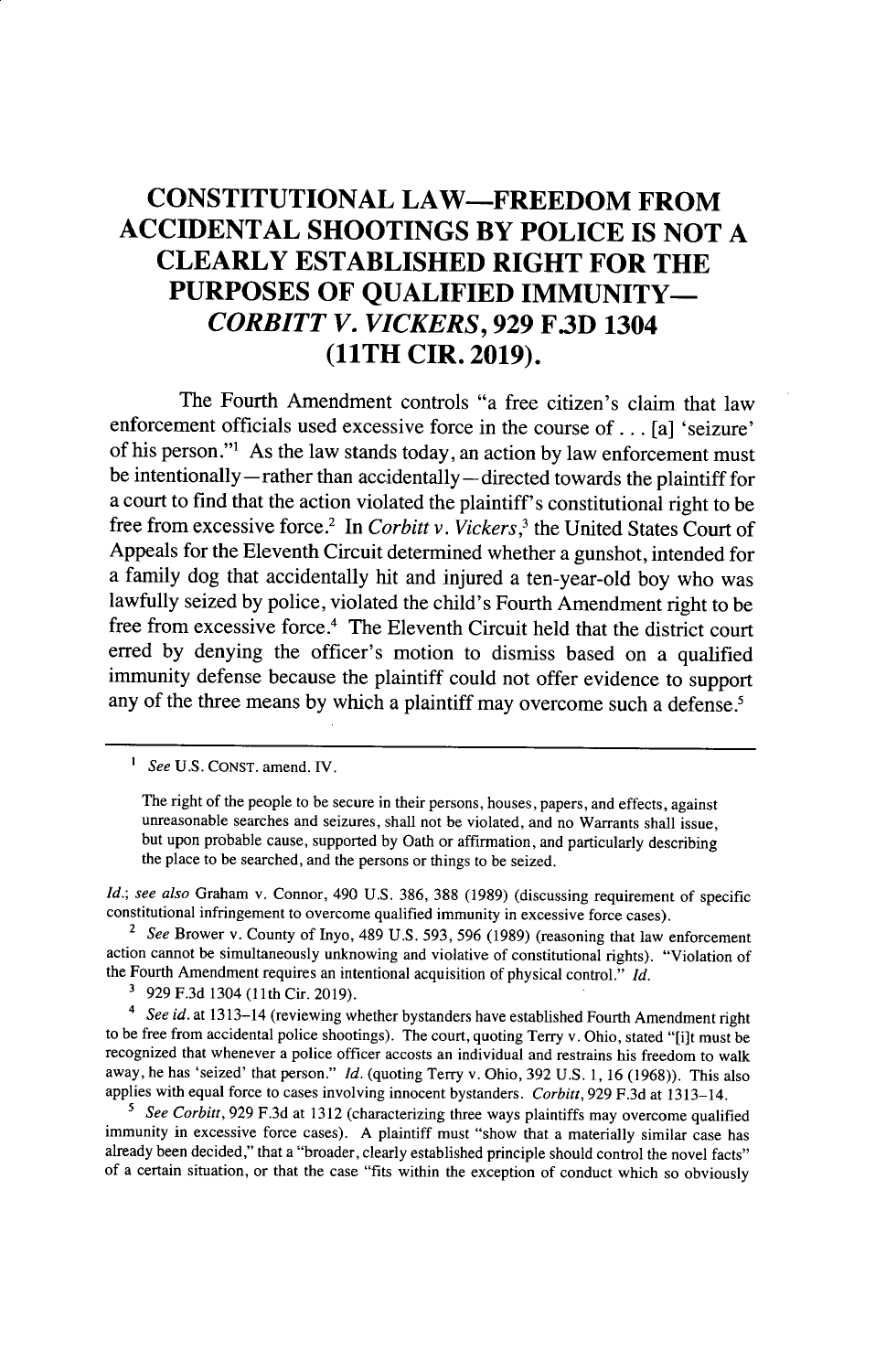On July 10, 2014, Deputy Sheriff Michael Vickers ("Vickers") and several other Coffee County Sheriff's Officers in Georgia were tasked with apprehending a criminal suspect who had wandered into Amy Corbitt's ("Corbitt") property.6 Corbitt's ten-year-old child ("SDC"), along with five other minor children and one adult, were all in the yard when the officers entered and demanded that all seven individuals lay on the ground.<sup>7</sup> While the children were lying on the ground and obeying the officers' orders, Officer Vickers discharged his firearm at the family dog twice.<sup>8</sup> After Vickers's first shot missed, the dog retreated under the home before reappearing to approach its owners.<sup>9</sup>

As the dog approached after the first shot was fired, Vickers discharged his firearm again, missed the dog, struck the back of SDC's right knee-who was lying only eighteen inches away from the officer.<sup>10</sup> The suspect, who the officers originally entered the property to detain, was visibly unarmed and readily compliant during the entire seizure.<sup>11</sup> Doctors performed medical imaging to confirm a serious gunshot wound to SDC's right knee, resulting in chronic and severe pain and mental trauma.<sup>12</sup> SDC's injuries required ongoing care from an orthopedic surgeon.<sup>13</sup>

Corbitt brought a civil action against Officer Vickers, pursuant to 42 U.S.C. § 1983, alleging the officer violated SDC's Fourth Amendment constitutional right to be free from excessive force.<sup>14</sup> The district court

**11** *See id.* (discussing allegation of unreasonable police conduct).

<sup>12</sup> See Corbitt v. Vickers, 929 F.3d 1304, 1308 (11th Cir. 2019) (discussing physical and psychological effects of officer's actions).

**13** *See id.* (noting long-term effects of injuries).

14 *See* 42 U.S.C. § 1983 (2019) (stating current law for civil actions for deprivation of constitutional rights).

Every person who, under color of any statute, ordinance, regulation, custom, or usage, of any State or Territory or the District of Columbia, subjects, or causes to be subjected,

violates [the] constitution that prior case law is unnecessary." *Id.* (quoting Mercado v. City of Orlando, 407 F.3d 1152, 1159 **(11** th Cir. 2005)).

*<sup>6</sup> See Corbitt,* 929 F.3d at 1308 (discussing reasons police entered property). There was no indication as to the nature of the crime the suspect was being apprehended for, but the complaint noted that the suspect appeared to be compliant and unarmed. *Id.*

**<sup>7</sup>** *See id.* (describing relationship between bystanders and suspect). Since SDC was a minor child, the suit was filed by his mother, Amy Corbitt, on behalf of SDC. *Id.* His name remains confidential due to his status as a minor. *Id.*

**<sup>8</sup>***See id.* (describing officer's actions when dog appeared). The children complied with the officers' orders at all times, and it is alleged that the discharge of the firearm occurred without necessity or immediate cause. *Id.*

<sup>&</sup>lt;sup>9</sup> See id. (discussing officer's decision to shoot dog twice). No efforts were made to restrain the dog and the dog did not appear to be threatening toward either the children or officers. *Id.*

<sup>&</sup>lt;sup>10</sup> See id. (describing scene prior to officer shooting child). Just before the second shot, the child was readily viewable and remained compliant with the officers. *Id.*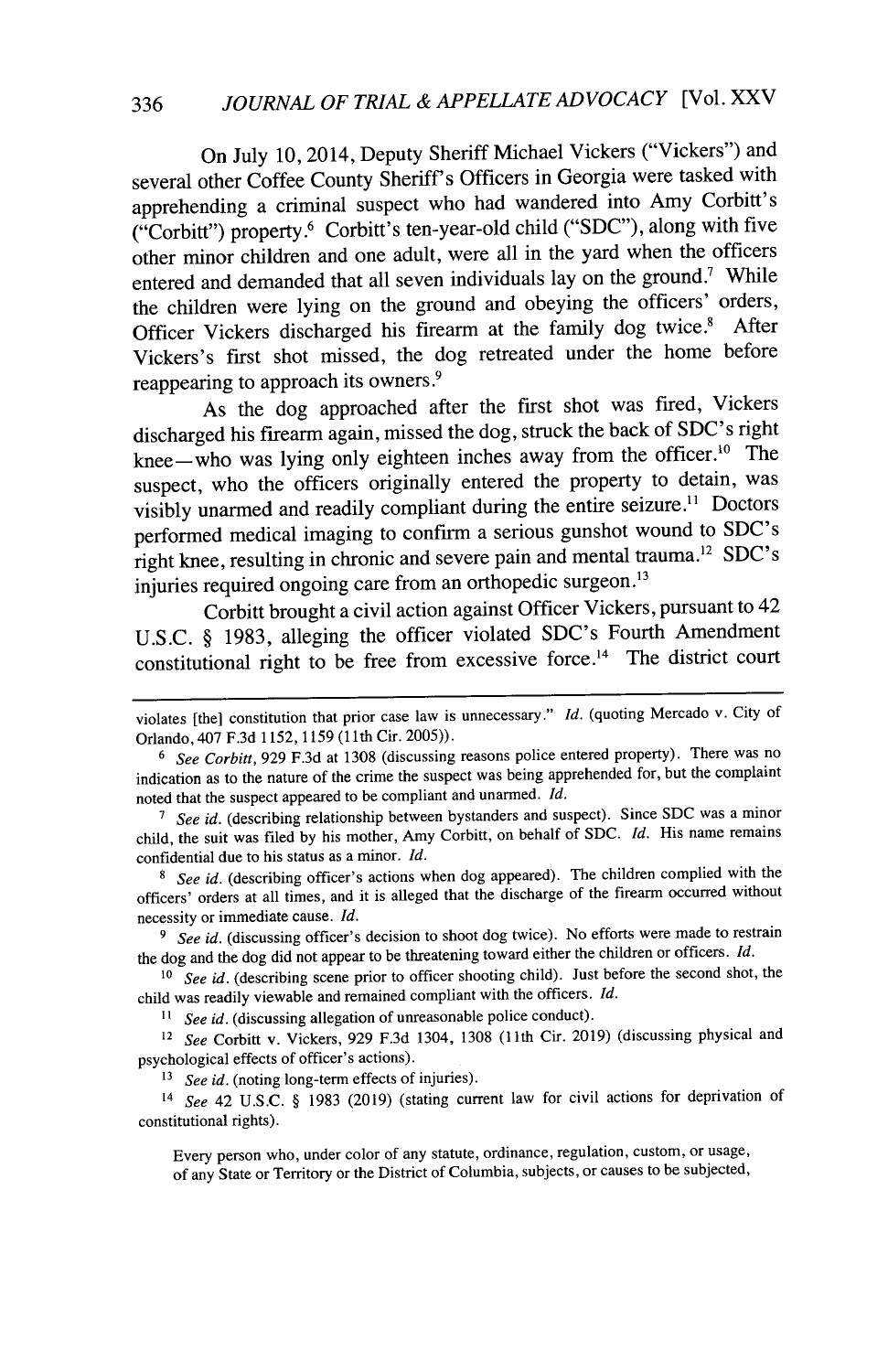## 2020] *NO FREEDOM FROM ACCIDENTAL POLICE SHOOTINGS* 337

denied Vickers's motion to dismiss based on the qualified immunity defense because it was determined that he used excessive force in firing his weapon.<sup>15</sup> Officer Vickers appealed the denial of his motion to the Eleventh Circuit, which subsequently remanded the case to the district court with instructions to grant Vickers's motion to dismiss because there was no clearly established right to be free from accidental applications of force.1<sup>6</sup>

Qualified immunity first developed in **1967** as a defense of "good faith and probable cause" when plaintiffs filed claims against arresting officers using the Fourth Amendment.<sup>17</sup> By 1982, the Supreme Court moved toward an objective formulation to determine whether the defense of qualified immunity could shield a government official "accused of violating the Constitution from having to pay money damages if the defendant's conduct did not violate clearly established rights of which a reasonable official would have known."<sup>18</sup> To overcome the defense of qualified

any citizen of the United States or other person within the jurisdiction thereof to the deprivation of any rights, privileges, or immunities secured by the Constitution and laws, shall be liable to the party injured in an action at law, suit in equity, or other proper proceeding for redress, except that in any action brought against a judicial officer for an act or omission taken in such officer's judicial capacity, injunctive relief shall not be granted unless a declaratory decree was violated or declaratory relief was unavailable.

*Id.; see also Corbitt,* 929 F.3d at 1308 (explaining civil action Corbitt brought against officer and police force).

<sup>15</sup> See Corbitt, 929 F.3d at 1309 (finding officers not entitled to qualified immunity when they use excessive force). The district court reasoned that, although the Vickers meant to shoot the animal, his shot ultimately was intended to maintain control of the situation. *Id.* As such, SDC was "seized" for 4th Amendment purposes. *Id.*

<sup>16</sup> See id. at 1318 (finding such Fourth Amendment violations require officer's action be intentional).

<sup>17</sup>*See* Pierson v. Ray, 386 U.S. 547, 555-57 (1967) (expanding defense of good faith and probable cause to apply to actions under § 1983); *see also* Mark R. Brown, *The Fall and Rise of Qualified Immunity: From Hope to Harris,* 9 NEV. L.J. 185, 186 (2008) (outlining expansion of "reasonable mistake" defense to almost all executive agents); George Leef, *Qualified Immunity-A Rootless Doctrine the* Court Should *Jettison,* FORBES (Mar. 21, 2018, 9:53 AM), https://www. forbes.com/sites/georgeleef/2018/03/21/qualified-immunity-a-rootless-doctrine-the-court-shouldjettison/#15a4227e31c7 [perma.cc/6MTW-XXB9] (noting qualified immunity defense was not explicit in statute but "invented" by Supreme Court).

**18** *See* Harlow v. Fitzgerald, 457 U.S. 800,815 (1982) (holding "subjective element" of goodfaith defense incompatible with "good faith" immunity); *see also* Barbara E. Armacost, *Qualified Immunity: Ignorance Excused,* 51 VAND. L. REV. 581, 619 (1998) (analyzing objective test requiring "plaintiff to allege more than" malice to overcome qualified immunity defense); Lisa R. Eskow & Kevin W. Cole, *The Unqualified Paradoxes of Qualified Immunity: Reasonably Mistaken Beliefs, Reasonably Unreasonable Conduct, and the Specter of Subjective Intent that Haunts Objective Legal Reasonableness,* 50 BAYLOR L. REV. 869, 869-70 (1998) (examining shift to objective test). The shift was necessary to balance the redressability of civil abuses and protection of government stability. Eskow & Cole, *supra,* at 869-70; *see also* Nick Sibilla, *Cop Who Accidentally Shot 10-Year-Old When Aiming for Family Dog Can't Be Sued, Federal Court Rules,*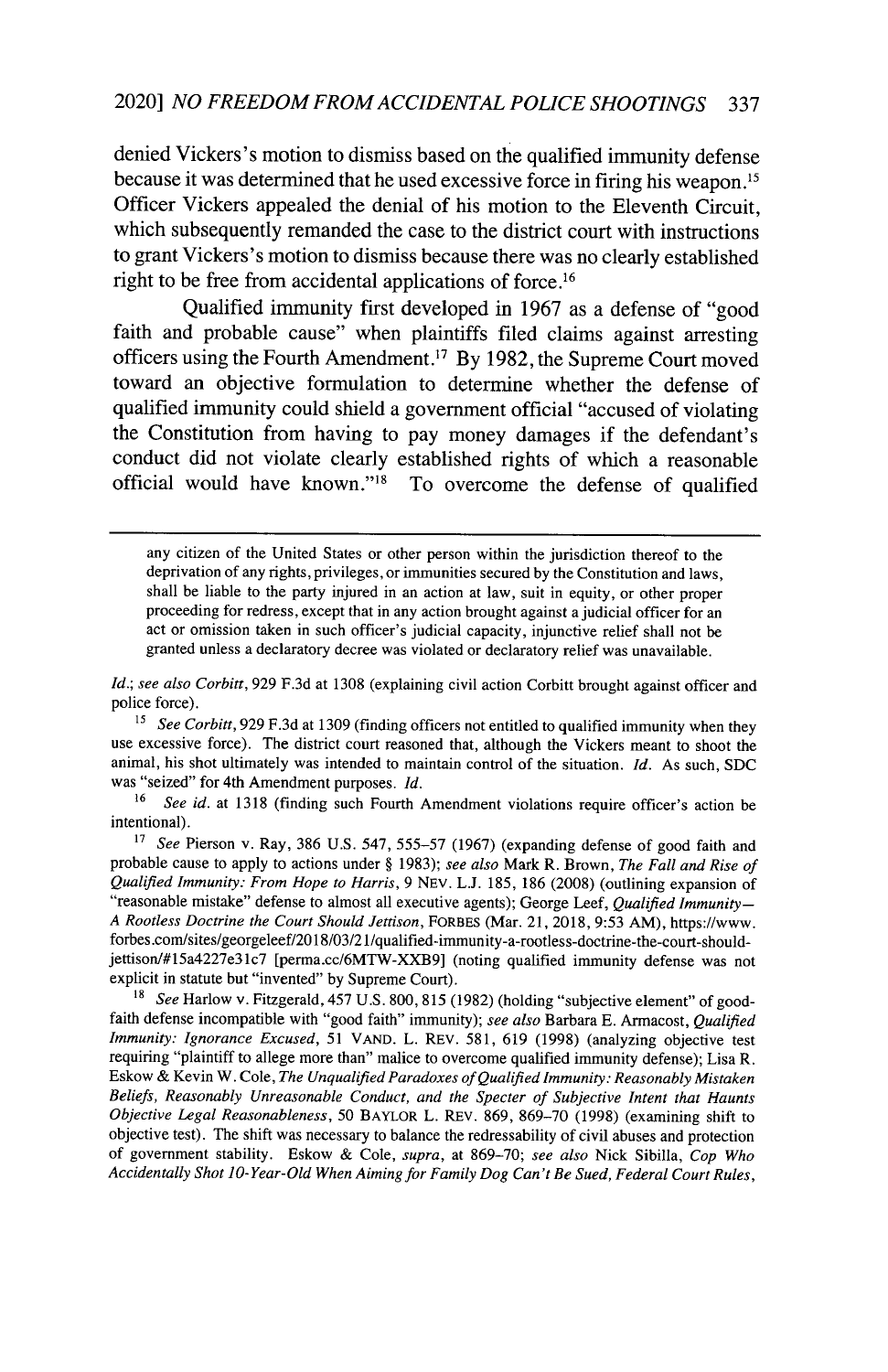immunity, a plaintiff must show that the government official violated a constitutional right and that the right was "clearly established."<sup>19</sup>

Since the development of the objective formulation for qualified immunity, federal courts have continually split over cases where a government official used excessive or unreasonable force against an  $\overline{\text{individual}}$ .<sup>20</sup> The Eleventh Circuit, specifically known for granting officials qualified immunity even when there may have been no lawful basis, has outlined three potential ways a plaintiff may overcome the defense of qualified immunity, but characterizes each with an especially high burden on the plaintiff.<sup>21</sup> First, the plaintiff can show that a "materially similar case has

<sup>20</sup>*See* Eskow & Cole, *supra* note 18, at 871 (examining circuit variations in analysis of excessive force law and availability of qualified immunity defense); *see also* Marcus R. Nemeth, Note, *How Was That Reasonable? The Misguided Development of Qualified Immunity and Excessive Force by Law Enforcement Officers,* 60 B.C.L. REV. 989, 1005 (2019) (analyzing that courts continue to "build upon past precedents by increasing protections for police officers.").

<sup>21</sup>*See* Oliver v. Fiorino, 586 F.3d 898, 907 **(11** th Cir. 2009) (discussing requirement that case law be factually similar). "[I]f case law, in factual terms, has not staked out a bright line, qualified immunity almost always protects the defendant." *Id.; see also* Brown, *supra* note 17, at 197 (explaining between 1990 and 2002 "constitutional victims' chances *of'* overcoming qualified immunity "closely approached zero"). The Eleventh Circuit has granted the defense of qualified immunity to government officials in "just about every constitutional context imaginable." Brown, *supra* note 17, at 197. Notably, following the Eleventh Circuit's granting of qualified immunity in Hope v. Pelzer (240 F.3d 975, 977 (11th Cir. 2001)), the Supreme Court vacated and remanded three more Eleventh Circuit opinions involving "egregious violations" that would have had different results in other circuits. Brown, *supra* note 17, at 205; *see also* Eskow & Cole, *supra* note 18, at 906 (requiring but for showing once official introduces objectively reasonable explanation for conduct); Emma Ockerman, It's *Nearly Impossible to Sue a Cop for Shooting Someone. These Democratic Candidates Are Trying to Change That,* VICE (Oct. 31, 2019, 12:25 PM), https://www.vice.com/en\_us/article/7x5jj9/its-nearly-impossible-to-sue-a-cop-for-shooting-some one-these-democratic-candidates-are-trying-to-change-that [perma.cc/W7HT-YQXE] (noting plaintiffs must prove "a systemic problem or an official police department policy" caused constitutional violation). The plaintiff must show the officer violated a "clearly established right" that had been previously established in case law; however, because "so few of these cases make it to court," that showing is nearly impossible. Ockerman, *supra.*

FORBES (July 18, 2019, 9:30 AM), https://www.forbes.com/sites/nicksibilla/2019/O7/18/cop-whoaccidentally-shot- 10-year-old-when-aiming-for- family-dog-cant-be-sued-federal-court-rules/#gd 68d039877b [perma.cc/PJ93-732K] (discussing reshaping of doctrine in 1980s and its protection of all officials except those "plainly incompetent").

**<sup>19</sup>**See Griffin Indus., Inc. v. Irvin, 496 F.3d 1189, 1199 (lth Cir. 2007) (discussing applicability of qualified immunity when police act reasonably). "Qualified immunity shields public officials from civil damages 'as long as their actions could reasonably have been thought consistent with the rights they are alleged to have violated."' *Id.* (internal citations omitted); *see also* Armacost, *supra* note 18, at 619-20 (noting that right must be "clearly established" and described with particularity in factually analogous cases); Karen M. Blum, Symposium, *Qualified Immunity: Time to Change the Message,* 93 NOTRE DAME L. REV. 1887, 1893-94 (2018) (addressing court discretion to forgo tough constitutional questions when alternative analysis is available).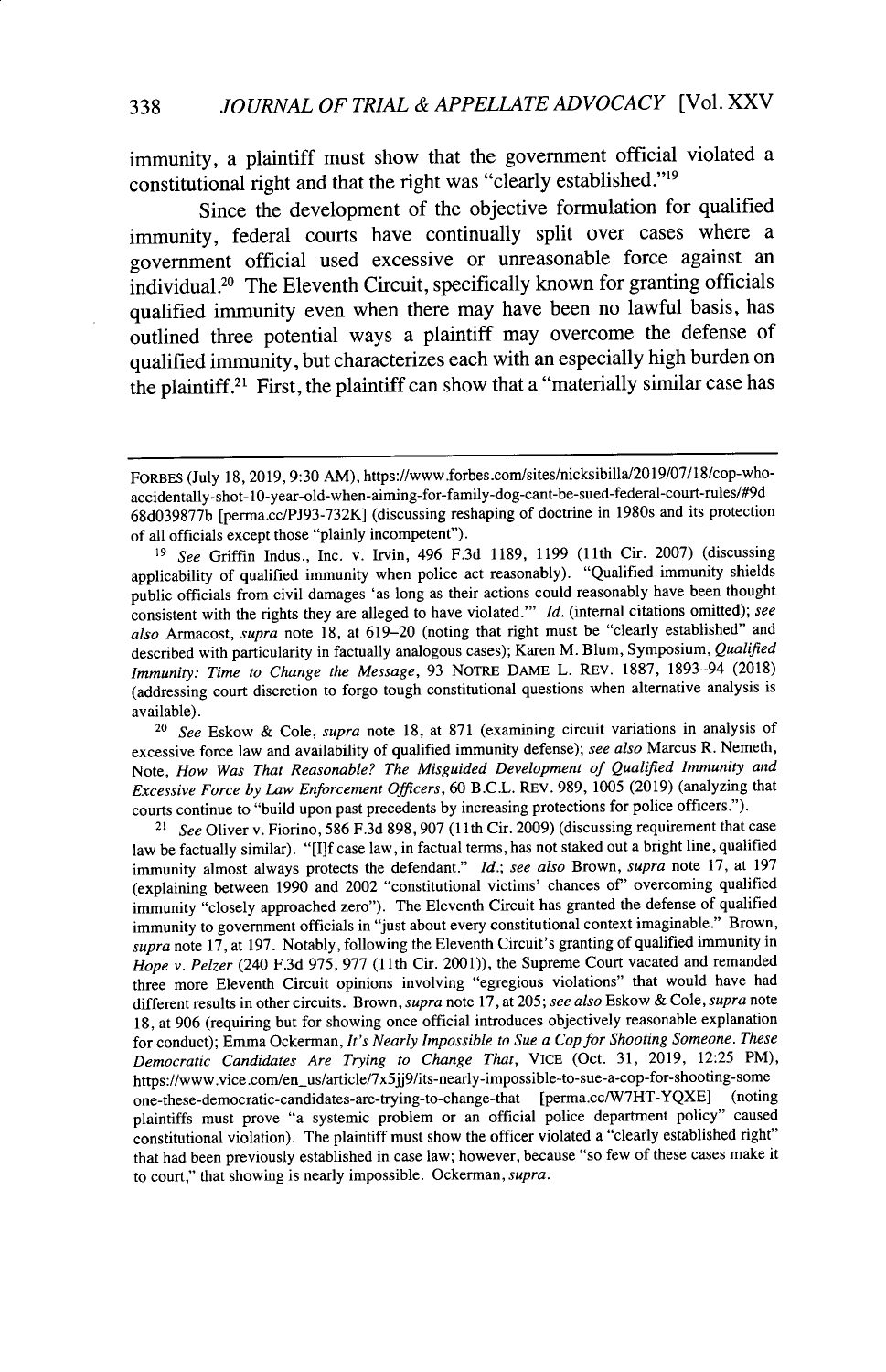already been decided." $2^2$  Second, the plaintiff can show a "broader, clearly established principle should control the novel facts" of the specific situation.<sup>23</sup> Finally, the plaintiff can show the particular case "fits within the exception of conduct which so obviously violates [the] [C]onstitution that prior case law is unnecessary."<sup>24</sup>

When an innocent bystander is temporarily detained and subsequently becomes the victim of unreasonable or excessive force by law enforcement officials, it is difficult to overcome a qualified immunity defense, even if he or she is considered "seized" under the Fourth Amendment as "the force employed was not directed towards [him or] her."<sup>25</sup>

<sup>23</sup>*See Mercado,* 407 F.3d at 1159 (citing Hope v. Pelzer, 536 U.S. 730, 741, 743 (2002)) (noting "reasoning ... not the holding" of prior cases also places reasonable officers on notice of clearly established right); *see also Loftus,* 690 F.3d at 1205 (holding clearly established principles must exist "with obvious clarity by the case law."). The purpose of the obvious clarity rule is to ensure that every "objectively reasonable government official" will have notice of the violative conduct. *Loftus,* 690 F.3d at 1205.

<sup>24</sup>*See Mercado,* 407 F.3d at 1159 (requiring plaintiff identify law "interpreted by the Supreme Court, the Eleventh Circuit, or the Supreme Court of Florida."); *see also* Lee v. Ferraro, 284 F.3d 1188, 1199 (11th Cir. 2002) (highlighting only way to overcome test). The plaintiff must show that case law standards "inevitably lead every reasonable officer in [the defendant's] position to conclude the force was unlawful." *Ferraro,* 284 F.3d at 1199 (alteration in original) (citation omitted).

<sup>25</sup>*See* Schultz v. Braga, 455 F.3d 470, 480 (4th Cir. 2006) (declining extension of protection to innocent bystanders "unintentionally killed by police" while seizing fleeing criminal). Where a victim is "not the intended object of the shooting by which he was injured," he cannot be "seized" within the meaning of the Fourth Amendment. *Id.* (citing Rucker v. Harford County, 946 F.2d 278, 281 (4th Cir. 1991)); *see also* Brower v. County Of Inyo, 489 U.S. 593,596-97 (1989) (determining Fourth Amendment protections do not cover accidental effects of otherwise lawful government

<sup>22</sup>*See* Mercado v. City of Orlando, 407 F.3d 1152, 1159 (1 **lth** Cir. 2005) (requiring "materially similar" case be decided before the officer's alleged violative conduct); *see also* White v. Pauly, 137 S. Ct. 548, 552 (2017) (per curiam) (recognizing "longstanding principle that clearly established law 'should not be defined' with high level of generality."); Loftus v. Clark-Moore, 690 F.3d 1200, 1204 **(11** th Cir. 2012) (explaining analysis must tie particularized facts to judicial precedents); David French, *A Dreadful Police Shooting Highlights the Need to Change a Terrible Law,* NAT'L REVIEW (July 11, 2019, 3:57 PM) https://www.nationalreview.com/2019/07/adreadful-police-shooting-highlights-the-need-to-change-a-terrible-law/ [perma.cc/Z689-GEPK] (discussing "extraordinarily restrictive" definition of "clearly established" rights leaves plaintiffs with little hope of redress). The plaintiff's requirement of showing a clearly established right through "remarkably similar case[s] with nearly identical facts" essentially gives officers in each jurisdiction "one 'free' constitutional violation, and since there are virtually endless different ways in which state officials can interact with citizens," these violations pile up. French, *supra; see also* Jay Schweikert, *Eleventh Circuit Grants Immunity to Officer Who Shot Child Lying on the Ground,* CATO INST.: CATO AT LIBERTY (July 15, 2019, 10:48 AM) https://www.cato.org/blog/eleventhcircuit-grants-immunity-officer-who-shot-child-lying-ground-while-trying-shoot [perma.cc/X7VJ -CLJF] (realizing difficulty in finding similar case law involving "unique facts of this case"). Although overcoming qualified immunity does not require "the very action in question  $[t_0]$  ha $[v_1]$ previously been held unlawful," the Eleventh Circuit seems to require "this level of specificity." Schweikert, *supra.*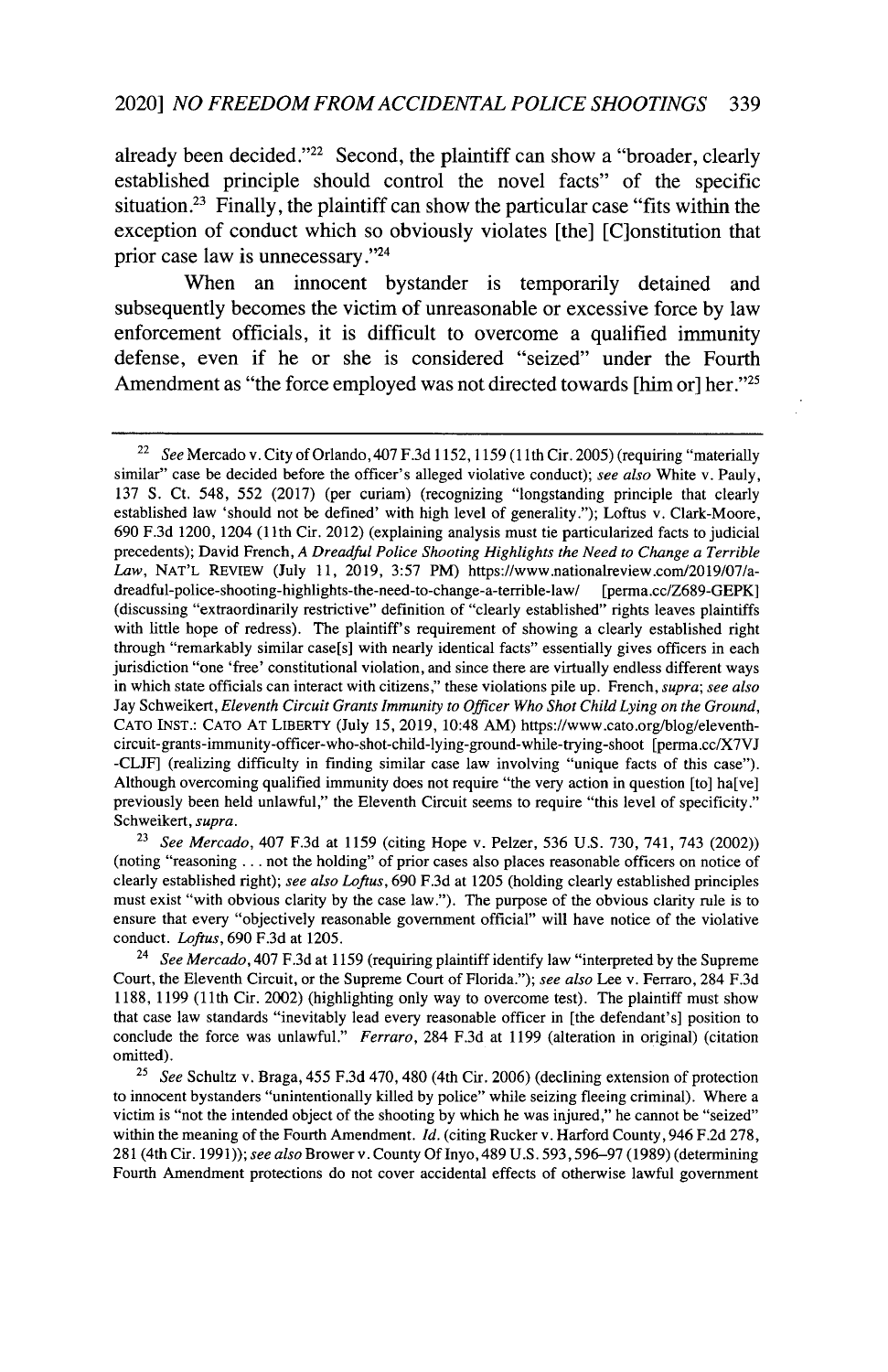The objective test outlined **by** the Supreme Court has left room for interpretation, allowing circuit courts to refuse to recognize innocent bystanders' Fourth Amendment claims **by** distinguishing between the "police action directed toward producing a particular result-in Fourth Amendment parlance, 'an intentional acquisition of physical control'-and police action that simply causes a particular result."<sup>26</sup> The focus of a qualified immunity defense and Fourth Amendment violation analysis is the "misuse of power, not the accidental effects of otherwise lawful government conduct."<sup>27</sup>

In *Corbitt v. Vickers,* the Eleventh Circuit Court of Appeals decided whether a police officer should be shielded from liability through the doctrine of qualified immunity when the officer accidentally shot a lawfully

was directed at the plaintiff and the law was "sufficiently clearly established" to place the officer on notice that his actions toward an "innocent and compliant person" were unreasonable, qualified immunity could not shield the officer from liability. Miller, *supra.*

<sup>27</sup>*See Brower,* 489 U.S. at 597 (holding no Fourth Amendment seizure unless there is "governmental termination of freedom of movement *through means intentionally applied."); see also Franks, supra* note 26, at 524 (noting victims' accidental shooting claims brought under Fourth Amendment do not govern negligent police conduct); Sibilla, *supra* note 18 (analyzing that if plaintiff was not "arrested, investigated, or intentionally targeted" when shot, plaintiff could not show violation of constitutional rights).

conduct); *see also* Childress v. City of Arapaho, 210 F.3d 1154, 1155-57 (10th Cir. 2000) (finding no seizure when officers accidentally shot plaintiff while intending instead to restrain plaintiff's abductors).

<sup>26</sup>*See* Landol-Rivera v. Cruz Cosine, 906 F.2d 791,795 (1st Cir. 1990) (quoting *Brower,* 489 U.S. at 596) (holding "intention" requirement of government action cannot be met by "deliberateness with which a given action is taken."); *see also* Evan Bernick, *It's Time to Limit Qualified Immunity,* GEO. LAW: GEO. J.L. & PUB. POL'Y (Sept. 17, 2018), *available at* https://www.law.georgetown.edu/public-policy-journal/blog/its-time-to-limit-qualified-immunity/ [perma.cc/5GTN-FYCF] (explaining "over-deterrence and fairness concerns" no longer justify modern-day use of defense of qualified immunity); Adam D. Franks, Note, *Constitutional Law-Fourth Amendment and Seizures -Accidental Seizures by Deadly Force: Who Is Seized During a Police Shootout? Plumhoff v. Rickard, 134* **S.** *Ct. 2012 (2014),* 38 U. ARK. LIrrLE ROCK L. REV. 493, 510 (2016) (noting split among circuits in application of Fourth Amendment violations for innocent bystanders). Since the subjective good faith of officials has been deemed irrelevant in determining whether qualified immunity applies, "it is doubtful that qualified immunity reliably distinguishes between officials who are trying their best to abide by the law and those who are not.' Bernick, *supra.* The expansion and hardening of the doctrine of qualified immunity "contradicts the original meaning of Section 1983 and undermines constitutional principles" by making it incredibly difficult for victims of official misconduct to "vindicate their rights." Bernick, *supra; see also* Leef, *supra* note 17 (noting irony that ordinary citizens "can't escape responsibility by saying '[blut we did not know that was illegal."'); *cf.* Norman Miller, *Court Rules Framingham Officer Not Immune in Shooting Lawsuit,* METROWEST DAILY NEWS (Feb. **5,** 2016, 4:04 PM), https://www.metrowestdailynews.com/news/20160205/court-rules-framingham-officer-notimmune-in-shooting-lawsuit [perma.cc/8MUT-N5NG] (discussing accidental shooting where officer held loaded gun at suspect on ground and discharged weapon). Since the firing of the gun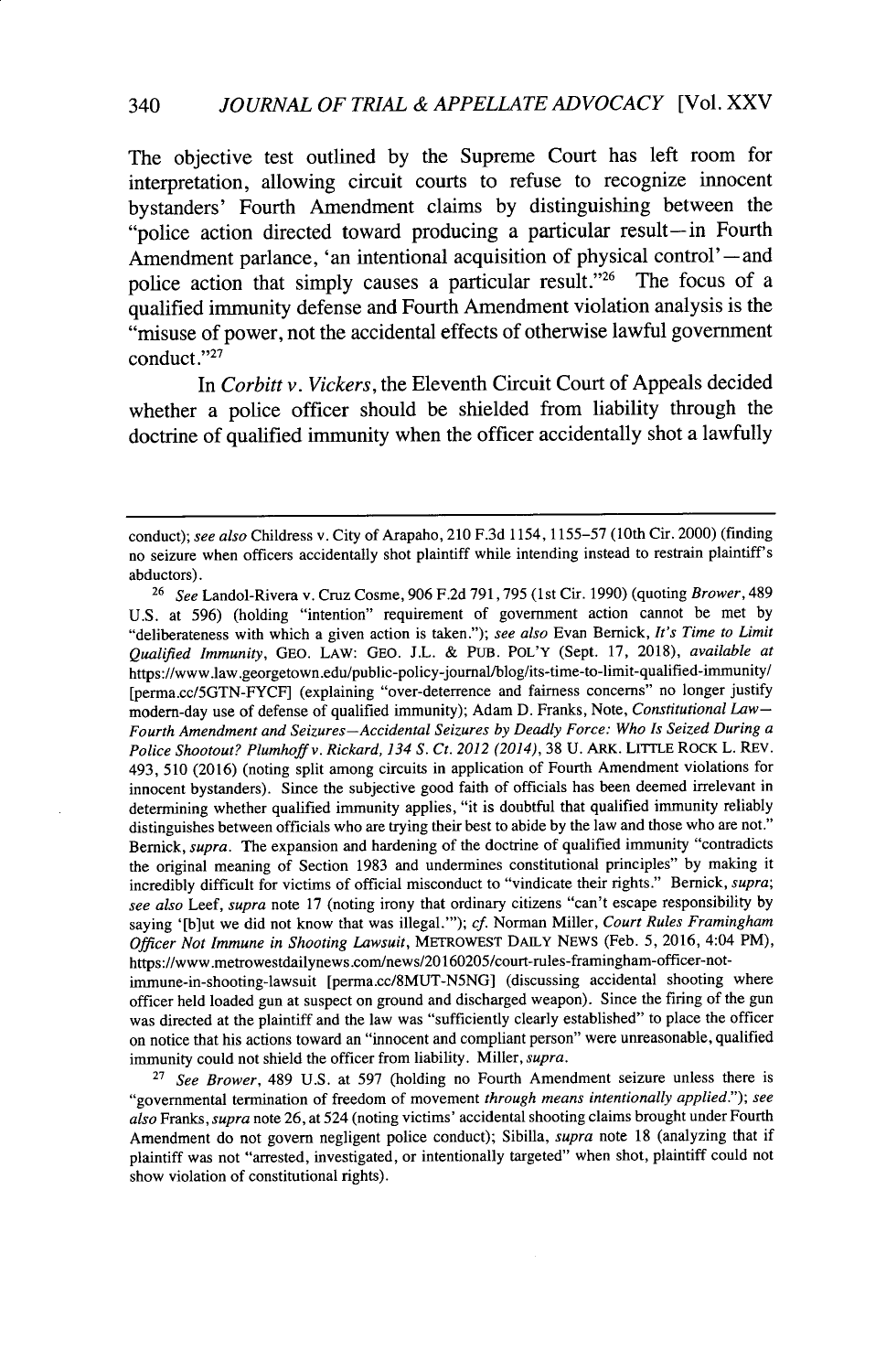seized ten-year-old boy, instead of his intended target-the family dog.<sup>28</sup> The court noted that, since federal courts may exercise discretion in deciding "which of the two prongs of the qualified immunity analysis should be addressed first," it was permissive to begin the specific fact analysis of this situation to first determine if there was a clearly established right, instead of starting the analysis with a determination of whether a constitutional violation had even occurred.<sup>29</sup> The court decided that because SDC was held at gunpoint while he laid face down on the ground, he had been "seized" for Fourth Amendment purposes, which was consequently a requirement for a qualified immunity analysis based upon SDC's status as an innocent bystander to excessive force.<sup>30</sup>

In analyzing whether Corbitt could overcome the defense of qualified immunity, the court noted that, because she did not present any "materially similar case[s]" from a controlling jurisdiction, the only way she could survive the motion to dismiss was to show either that "a broader, clearly established principle should control the novel facts.., as a matter of obvious clarity," or that the officer's conduct "so obviously violates [the] constitution that prior case law is unnecessary."<sup>31</sup> Lending deference to the

**<sup>30</sup>***See Corbitt,* 929 F.3d at 1313-15 (demonstrating innocent bystanders can still be considered seized within meaning of Fourth Amendment). The court stated that, although the "commands of the officers" were directed at SDC, Corbitt did not claim those actions violated SDC's Fourth Amendment rights, rather that the action of firing at the dog and accidentally injuring the child violated his Fourth Amendment rights. *Id.* at 1315. In order to prove a violation of SDC's Fourth Amendment rights, Corbitt must have alleged that a seizure occurred and that "the force used to effect the seizure was unreasonable." *Id.* (quoting Troupe v. Sarasota County, 419 F.3d 1160, 1166 **(11th** Cir. 2005)); *see also* California v. Hodari D., 499 U.S. 621, 626-29 (1991) (holding that seizure occurs when subject yields to show of authority by police); United States v. Mendenhall, 446 U.S. 544, 554 (1980) (concluding seizure occurs when reasonable person does not feel free to leave). Using precedent, the Eleventh Circuit found "there was without question an initial 'show of authority' to which SDC clearly yielded," and, therefore, a seizure under the Fourth Amendment. *Corbitt,* 929 F.3d at 1313. The court further noted that this principle applies "with equal force in cases involving innocent bystanders located at the scene of an active arrest." *Id.* at 1314.

<sup>31</sup>*See Corbitt,* 929 F.3d at 1315 (quoting Mercado v. City of Orlando, 407 F.3d 1152, 1159 (11 th Cir. 2005)) (determining "it is very difficult to demonstrate" remaining ways to overcome qualified immunity). The Corbitt court determined that the district court "erred in relying on the general proposition that it is clearly established that the use of excessive force is unconstitutional." *Id.* at 1316. The plaintiff failed to overcome the officer's defense of qualified immunity under the second method for two reasons. *Id.* at 1316-19. First, since this case was not obvious, no principles

<sup>&</sup>lt;sup>28</sup> Corbitt v. Vickers, 929 F.3d 1304, 1310 (11th Cir. 2019) (reasoning that officer is shielded where no clearly established right existed).

<sup>29</sup>*See id.* at 1311 (quoting Pearson v. Callahan, 555 U.S. 223, 236 (2009)) (articulating discretion in determining which prong of clearly established right test should be analyzed first). In determining first whether a clearly established right existed, the court noted that "[tihe contours of the right must be sufficiently clear that a reasonable official would understand that what he is doing violates that right." *Corbitt,* 929 F.3d at 1311 (quoting Anderson v. Creighton, 483 U.S. 635, 640 (1987)).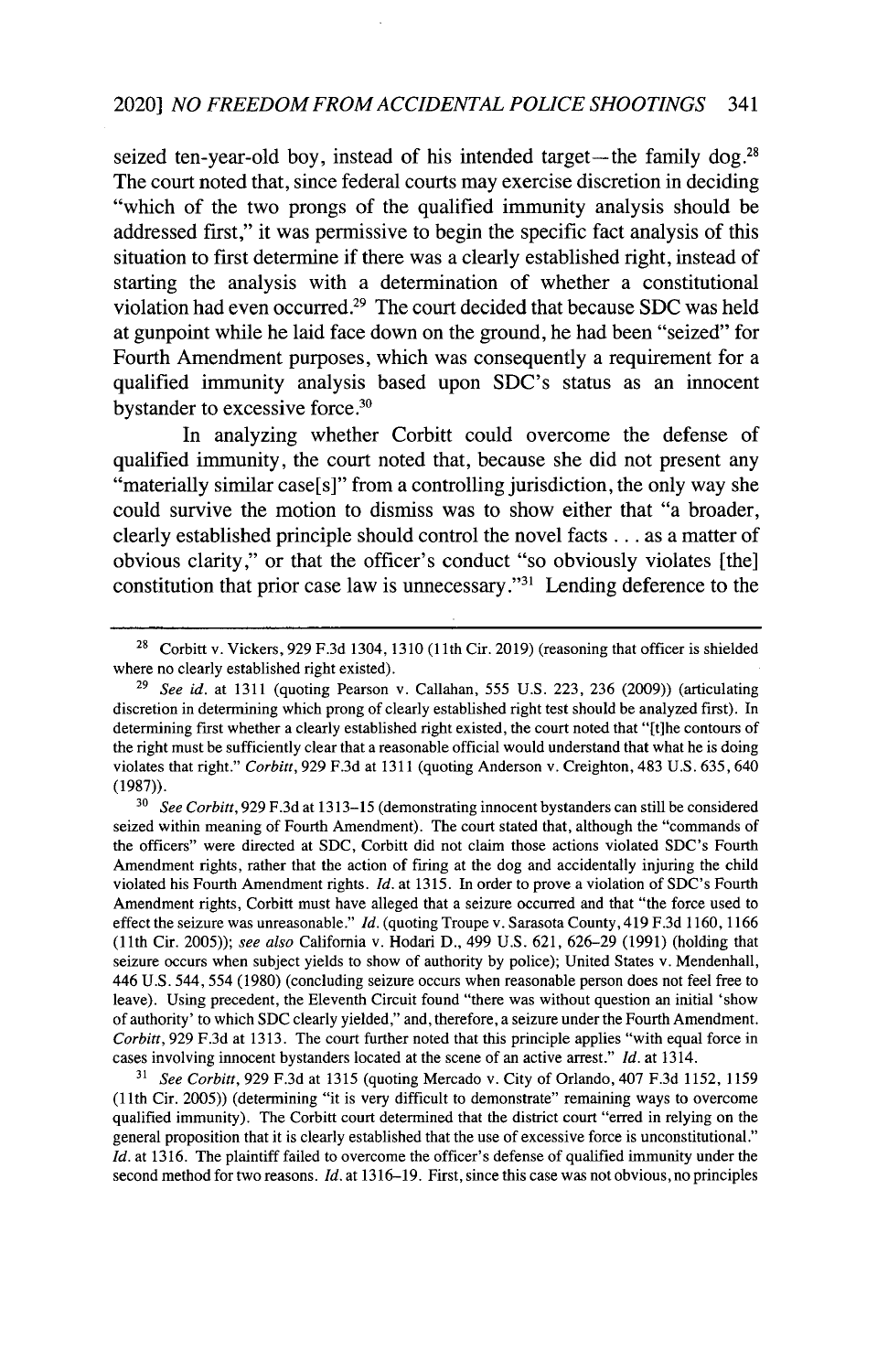purpose of qualified immunity, the court concluded that, because police officers are "often forced to make split-second judgments," the plaintiff's complaint did not allege a situation that "so clearly and obviously presented such danger to SDC that every objectively reasonable officer confronted with the situation Vickers encountered would have known **...** that a shot at the dog would violate the Fourth Amendment." $32$  Given that the answer to the relevant question of "whether every reasonable officer would have inevitably refused to [shoot the dog] in light of the Fourth Amendment standards" was in the negative, the court concluded that Vickers was entitled to qualified immunity and instructed the district court to dismiss the action against him.<sup>33</sup> In his dissent, Circuit Judge Wilson focused on the third method in which a plaintiff can overcome the defense of qualified immunity, determining that Vickers should not have been entitled to qualified immunity because "no reasonable officer would engage in such recklessness and no reasonable officer would think such recklessness was lawful."34

Although the Eleventh Circuit Court of Appeals correctly determined that the first and second methods to overcome a defense of qualified immunity did not apply in this case, ultimately, the court's holding

<sup>33</sup> See Corbitt, 929 F.3d at 1323 (holding clearly established right not violated, therefore no need to determine whether constitutional violation occurred).

*34 See* Corbitt v. Vickers, 929 F.3d 1304, 1325-26 (1lth Cir. 2019) (Wilson, J., dissenting) (examining fact that Vickers faced "no apparent threat," but chose to shoot regardless). Judge Wilson noted that the Supreme Court has determined that a reasonableness analysis under the Fourth Amendment "'requires careful attention to the facts and circumstances of each particular case,' including the severity of the crime at issue, the safety interests of officers and others, and any risk of violence or flight by a suspect." *Id.* at 1324-25 (quoting Graham v. Connor, 490 U.S. 386, 396 (1989)). Crucial to this discussion was the fact that the pet was of a nonthreatening nature and, thus, "discharging a lethal weapon at a nonthreatening pet surrounded by children" was "plainly unreasonable." *Id.* at 1325 (Wilson, J., dissenting). The dissent also examined the consistent denial of qualified immunity "when the defendant-officer exhibited excessive force in the face of no apparent threat." *Id.* Finally, Judge Wilson reiterated the requirement at the motion to dismiss stage to accept the plaintiff's allegations as true and, instead of unfairly and prematurely cutting off the plaintiff's only avenue for redress against the officer's violation, the jury should have considered the question of whether qualified immunity should protect the officer. *Id.*

from prior decisions provided insight into the "obvious clarity" necessary to place officers on notice that this specific conduct could be a violation of an individual's Fourth Amendment rights.  $Id$ . Second, the violative conduct was not directed specifically at SDC. *Id.*

<sup>32</sup>*See id.* at 1321-22 (emphasizing possibility that reasonable officer would have fired at dog under these circumstances). The majority noted that the Supreme Court has directed the lower courts to assess the "'reasonableness at the moment' of the officer's actions not from the plaintiff's perspective, but instead 'from the perspective of a reasonable officer on the scene"' without 20/20 hindsight. *Id.* at 1322 (quoting Graham v. Connor, 490 U.S. 386, 396 (1989)). The court focused on case precedent that indicated it had not been clearly established whether "the accidental effects of official actions targeting others gives rise to a Fourth Amendment violation **....** *Id.* at 1323.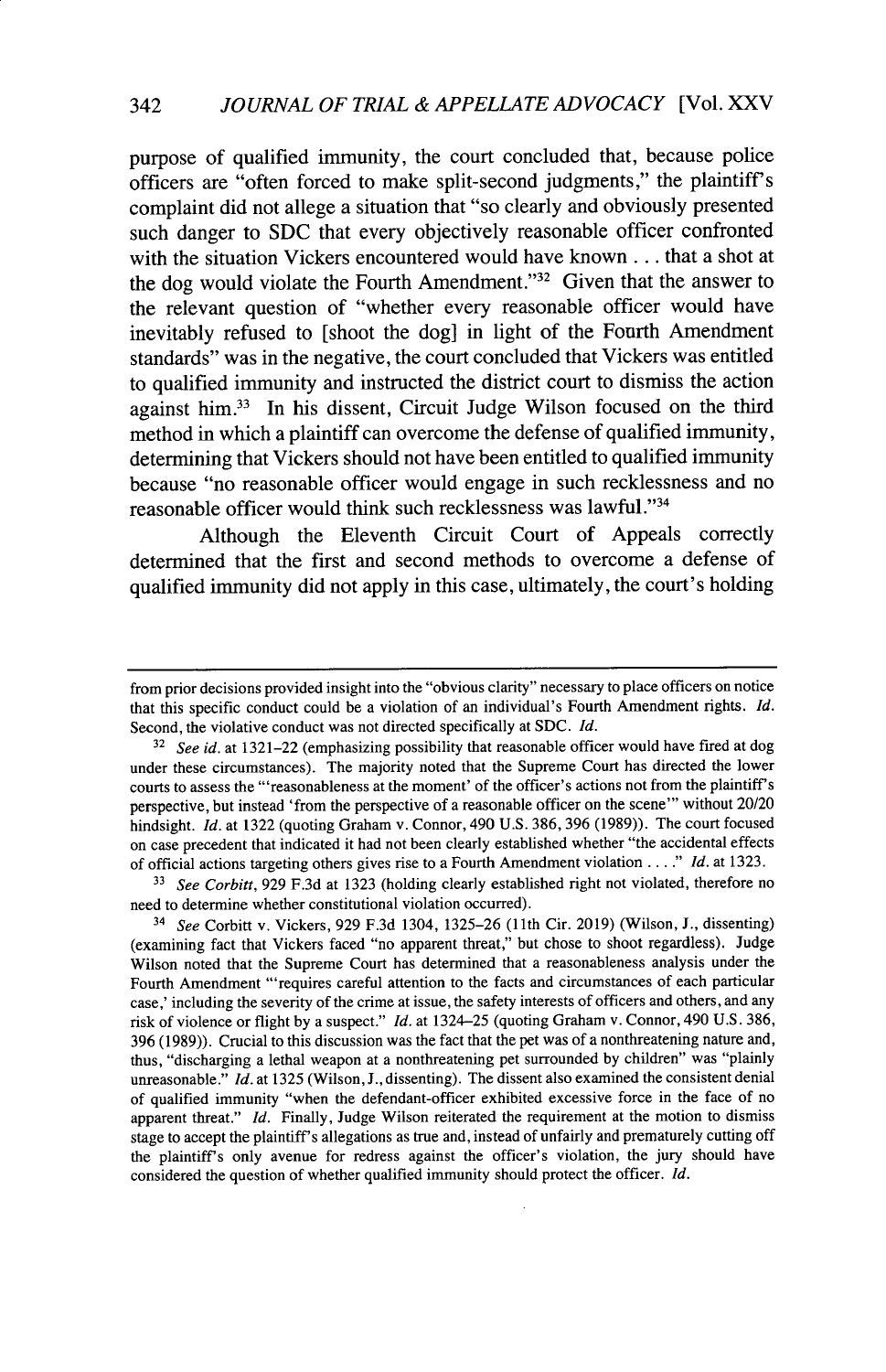completely underexaggerated the facts and circumstances of the case.<sup>35</sup> The court correctly found that Corbitt did not meet her burden to overcome the officer's qualified immunity defense as there was neither a "materially similar binding case," nor any "nonbinding case law" to establish a Fourth Amendment violation. $36$  Rather, the third method to overcome the qualified immunity defense should be based upon a reasonableness standard.<sup>37</sup> As such, prior case law is unnecessary as it is impossible to say that every reasonable officer would believe that the reckless and unreasonable decision to shoot at a nonthreatening dog, only eighteen inches away from a child, would be reasonable.<sup>38</sup>

Further, the Eleventh Circuit relied far too heavily on Corbitt's claim that by "firing at the dog and accidentally hitting SDC," Officer Vickers violated SDC's Fourth Amendment rights; the court did not focus on the claim that Officer Vickers' seizure of SDC violated his Fourth Amendment rights **.3** As such, intentionality was the ultimate hook on which the court hung its hat in concluding that qualified immunity did not apply.<sup>40</sup> The court

**37** *See* Franks, *supra* note 26, at 502 (discussing reasonableness test where plaintiffs can allege "seizure" by police under Fourth Amendment).

<sup>38</sup>*See Corbitt,* 929 F.3d at 1323 (Wilson, J., dissenting) (maintaining that "no competent officer would fire his weapon in the direction of a nonthreatening pet" while surrounded by children); *see also* Eskow & Cole, *supra* note 18, at 874 (explaining courts must determine whether objectively reasonable official "could have believed his conduct did not violate clearly established law"); Franks, *supra* note 26, at 502 (noting reasonableness test only triggered if subjects of police force can allege "seizure" under Fourth Amendment). "[A]n official seeking qualified immunity can guess wrong about the constitutionality of his conduct without incurring liability under section 1983, provided that the mistake is a reasonable one." Eskow & Cole, *supra* note 18, at 874. "Law enforcement personnel," however, will not be shielded by qualified immunity if "their actions were inherently wrongful." *See* Armacost, *supra* note 18, at 633. Further, "when the underlying conduct.., contains indicia of its own blameworthiness" a court should deny qualified immunity since "a precisely analogous case **...** would create perverse incentives indeed if a qualified immunity defense could succeed against those types of claims that have not previously arisen because the behavior alleged is so egregious that no like case is on the books." *See* Armacost, *supra* note 18, at 662 (internal citations omitted).

**39** *See* Corbitt v. Vickers, 929 F.3d 1304, 1315 (11th Cir. 2019) (noting consequences of plaintiff's failure to allege SDC's seizure violated his rights).

*<sup>40</sup>See id.* (finding no Fourth Amendment violation as officer did not intend to shoot SDC); *see also* Schultz v. Braga, 455 F.3d 470,479-83 (4th Cir. 2006) (granting qualified immunity to officer because officer did not intend to shoot victim); Brown, *supra* note 17, at 204-05 (noting Eleventh Circuit's error in application of qualified immunity defense). "The Supreme Court made clear ...

**<sup>35</sup>***See Corbitt,* 929 F.3d at 1315 (finding plaintiff could only overcome defense by third method).

<sup>&</sup>lt;sup>36</sup> See id. (noting failure to present materially similar cases or violation was clearly established under Fourth Amendment); *see also* Eskow & Cole, *supra* note 18, at 871 (noting circuit split regarding qualified immunity defense where unreasonable force used and analyzing subjective intent); Schweikert, supra note 22 (discussing "unsurprising" lack of prior case law based on "shockingly reckless nature of Vickers's actions").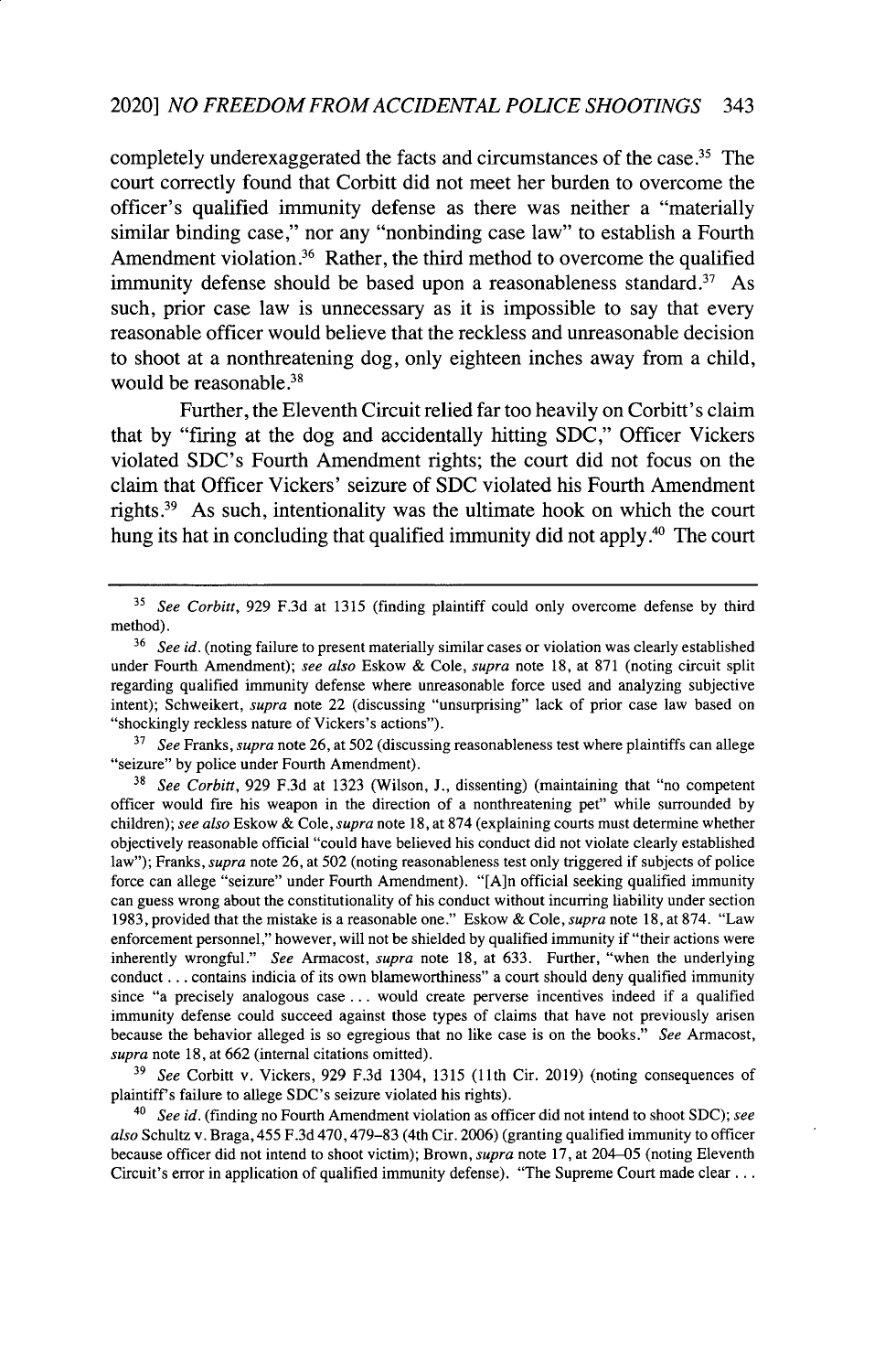should have found that the intention requirement of a Fourth Amendment violation was satisfied given the district court's reasoning that this case involved an "accidental shooting," rather than an "accidental firing," and reasonable inferences could lead a jury to find that the officer "intended to shoot the animal in order to maintain his control of the situation," was correct. <sup>4</sup>1 Instead, the Eleventh Circuit relied heavily on dicta in case precedent to find that accidental effects of government action never rise to the level of misuse of power required to prove a Fourth Amendment violation.<sup>42</sup>Thus, the court ignored that Vickers could still have misused his power **by** recklessly shooting at a nonthreatening pet to maintain control of an already contained situation.<sup>43</sup>

Finally, the Eleventh Circuit concluded that there was no clearly established right to be free from accidental applications of force, and therefore no need to determine whether a constitutional violation occurred. <sup>44</sup> In doing so, the court failed to solve the problem, not only for the case at bar, but also for additional cases moving forward.<sup>45</sup> As such, plaintiffs remain

<sup>42</sup>*See Corbitt,* 929 F.3d at 1317 (finding officer's lack of intent to shoot child created accidental situation and not constitutional violation).

<sup>43</sup>*See id.* (discussing why intent requirement had not been met); *see also* Brower v. County of Inyo, 489 U.S. 593, 596 (1989) (holding that force employed by government official must be directed towards plaintiff); *cf. Corbitt,* 2017 WL 6028640 at \*6 (noting "touchstone for reasonableness in animal shooting cases" is officer safety). Since "no allegations suggest Vickers was unsafe in any way or that [the family dog] exhibited any signs of aggression," the officer had no reasonable basis to discharge his firearm and was not entitled to qualified immunity. *Corbitt,* 2017 WL 6028640 at \*6; *see also* Schweikert, *supra* note 22 (analyzing downfalls of dismissing cases outright based on qualified immunity). The majority has ignored "the exact mechanism **-** a public jury trial - that is supposed to ensure accountability for public officials." Schweikert, *supra* note 22.

*<sup>44</sup>See Corbitt,* 929 F.3d at 1323 (discussing unnecessary to determine whether facts amount to constitutional violation and limited holding of case).

<sup>45</sup>*See* Blum, *supra* note 19, at 1897 (noting downfall of courts exercising discretion in leaving clearly established question unanswered). "The exercise of... discretion in favor of *not* deciding often leave important, recurring, and non-fact-bound constitutional questions needlessly floundering in lower courts." Blum, *supra* note 19, at 1897; *see also* Schweikert, *supra* note 22 (discussing failure of court to set precedent for future similar acts). The majority took the "cowardly option of declining even to decide the constitutional question, ensuring that the law will

that factual similarity is not the touchstone of qualified immunity **....** Brown, *supra* note 17, at 204-05. Rather, "fair warning" to officials that the conduct may be unconstitutional should be the touchstone of qualified immunity. Brown, *supra* note 17, at 204-05; *see also* French, *supra* note 22 (discussing court's faulty reasoning because shot was not directed at the child). "The officer's dangerously poor aim *helped* him evade liability" because there was no intentional action towards the plaintiff. French, *supra* note 22.

<sup>41</sup>*See* Corbitt v. Wooten, No. 5:16-CV-51, 2017 WL 6028640 at \*6 (S.D. Ga. Dec. 5, 2017), *rev'd,* 929 F.3d (2019) (denying qualified immunity because officer used excessive force in firing his weapon); *see also* Nemeth, *supra* note 20, at 1008 (discussing "proper focus" should be whether, understanding what officer knew at time, there was governmental interest in action).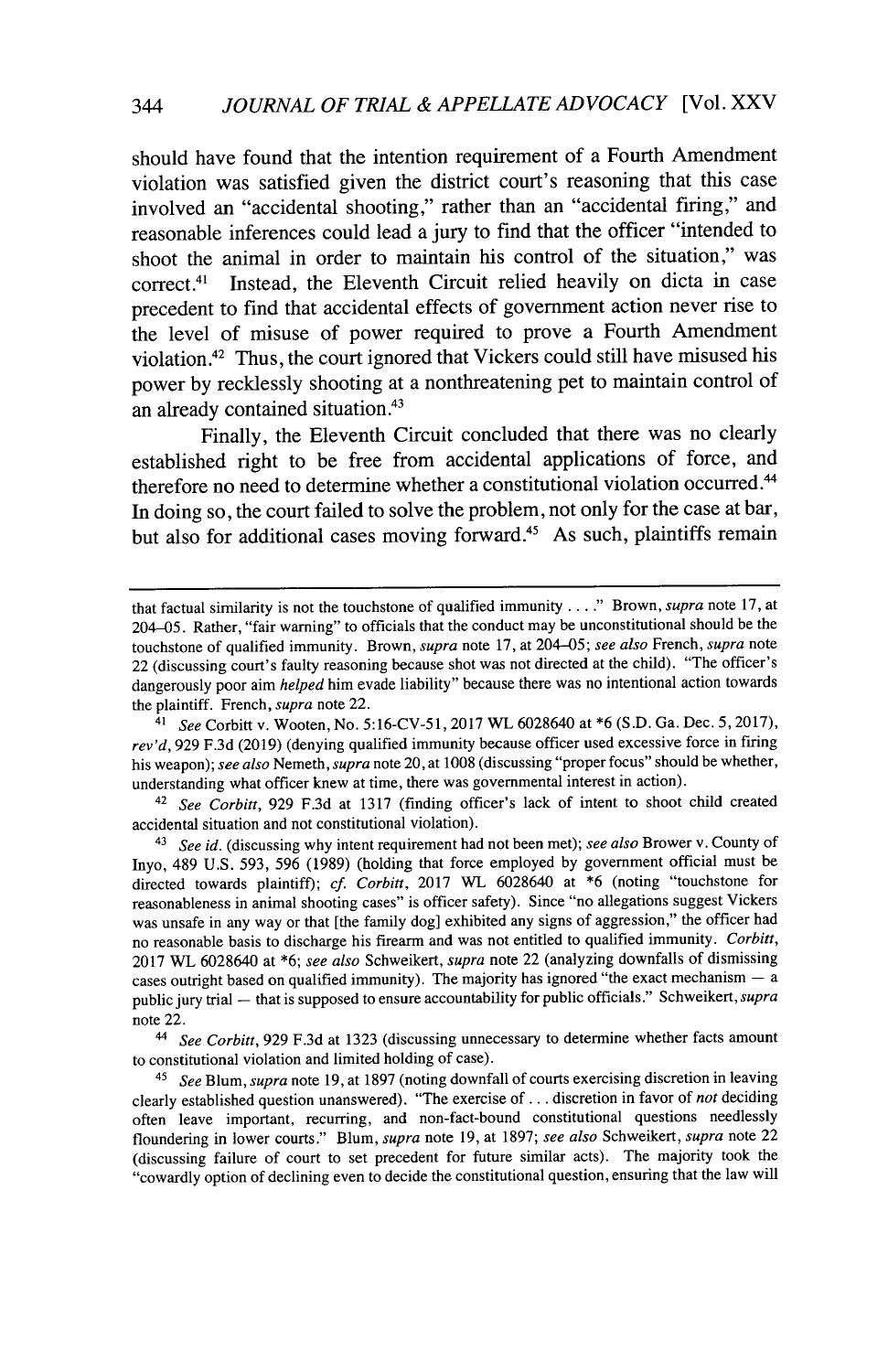vulnerable to similarly unreasonable and reckless applications of force because such actions cannot be considered "clearly established."<sup>46</sup>

Although qualified immunity certainly has a place in modem society to ensure police officers are able to serve and protect the public without fear that every application of force will end in a lawsuit, courts must draw a clear line between accidental injuries that are a result of necessary and reasonable police action and accidental injuries that occur as a result of reckless and unreasonable police behavior.<sup>47</sup> Here, since there is no materially similar case precedent and because Officer Vickers's conduct obviously violated SDC's Fourth Amendment rights, the court should have taken the position that qualified immunity for accidental shootings can only be available where the officer did not engage in objectively reckless or unreasonable conduct and could not have believed such conduct to be lawful.<sup>48</sup> By finding that Officer Vickers's actions were objectively unreasonable, the court could have not only created precedent for similar situations, but also start the

<sup>48</sup>*See* Corbitt v. Vickers, **929** F.3d 1304, 1323 (1lth Cir. 2019) (Wilson, J., dissenting) (agreeing with majority on who is protected). Qualified immunity protects "all but the plainly incompetent," but because no "competent officer would fire his weapon in the direction of a nonthreatening pet... qualified immunity should not protect" the officer. *Id.; see also* Nemeth, *supra* note 20, at 1021 (highlighting that lower courts should be able "to clearly establish laws and recognize constitutional violations irrespective of equivalent cases on point."); Bernick, *supra* note 26 (analyzing possibility for courts to "retreat from its more sweeping statements concerning qualified immunity"); Schweikert, *supra* note 22 (discussing need to "rethink qualified immunity" to comply with text and history of § 1983). Courts could, for example, disavow "the proposition that officials must be plainly incompetent or knowingly violate the law before they are denied qualified immunity **...** or recognize **...** the relevance of subjective intent of officials." Schweikert, *supra* note 22; *see also* Leef, *supra* note 17 (discussing necessity to return to original meaning of § 1983, and hold officials strictly liable for misconduct).

not be 'clearly established' going forward either." Schweikert, *supra* note 22. Essentially, "Vickers could commit the exact same sort of misconduct tomorrow and receive qualified immunity yet *again."* Schweikert, *supra* note 22.

<sup>46</sup>*See* Sibilla, *supra* note 18 (criticizing Eleventh Circuit's decision and identifying potential consequences). Even if an almost identical case appears in the future, "the court's refusal means the right not to be accidentally shot by police still wouldn't have been 'clearly established' in the eyes of the Eleventh Circuit." Sibilla, *supra* note 18.

<sup>47</sup>*See* Eskow & *Cole, supra* note 18, at 888 (noting even where constitutional violation occurs, officer still should be able to assert qualified immunity). Qualified immunity should still protect an officer as "there may be circumstances under which an officer mistakenly, but reasonably, could have believed the use of force was reasonable." Eskow & Cole, *supra* note 18, at 888; *see also* Armacost, *supra* note 18, at 584 (analyzing primary purpose of qualified immunity is "to ensure that government officials can anticipate when their actions are likely to subject them to liability."); Bernick, *supra* note 26 (discussing historical and pragmatic justifications for qualified immunity for police officers to conduct their jobs); cf. Miller, *supra* note 26 (identifying defense unavailable for SWAT officer who pointed gun at non-threatening man lying on ground). Since the officer was on notice that his actions toward an "innocent and compliant person" were unreasonable, qualified immunity did not shield the officer from liability. Miller, *supra* note 26.